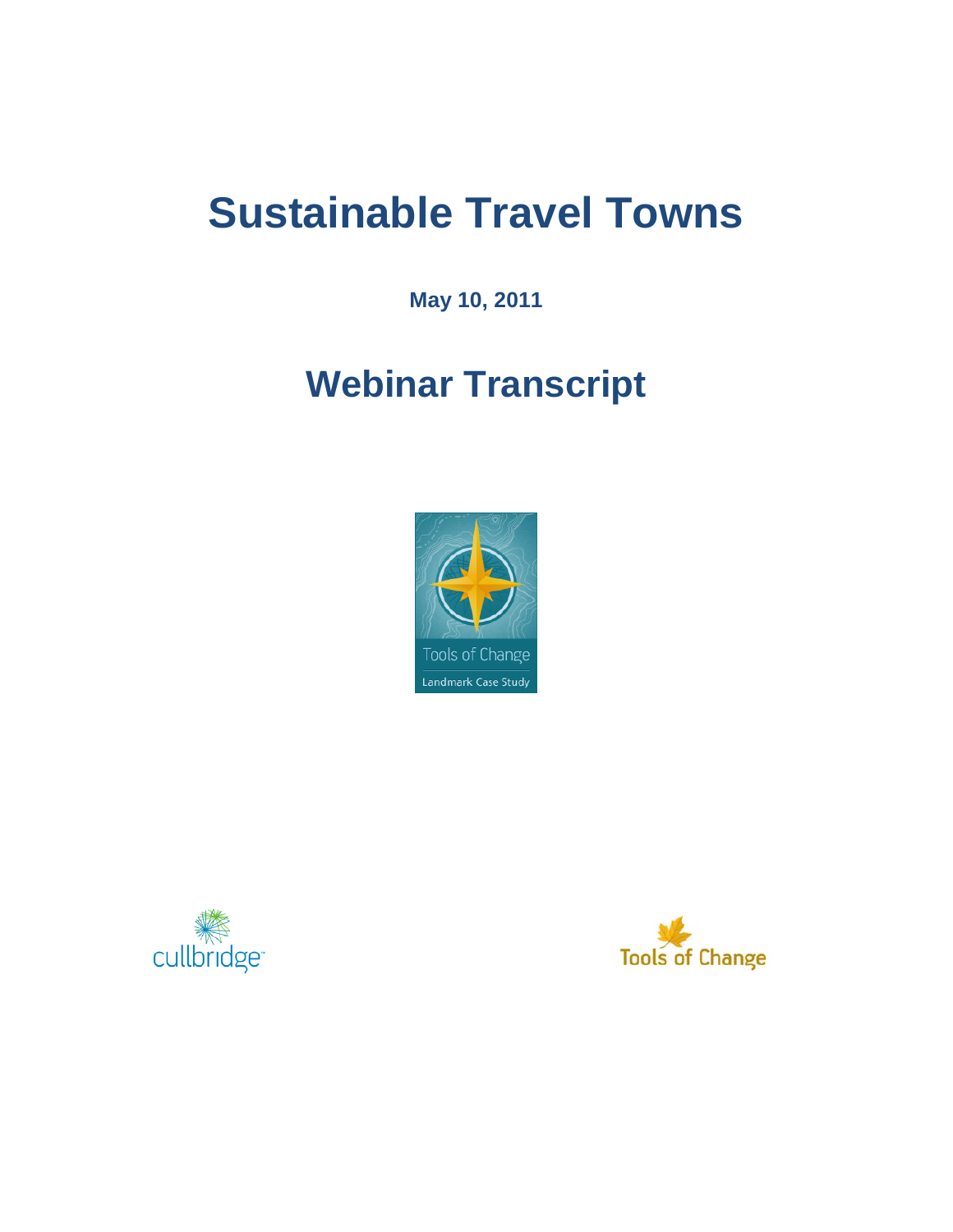

### Landmark Designation

The program described in this case study was designated in 2010.

Designation as a Landmark (best practice) case study through our peer selection process recognizes programs and social marketing approaches considered to be among the most successful in the world. They are nominated both by our peer-selection panels and by Tools of Change staff, and are then scored by the selection panels based on impact, innovation, replicability and adaptability.

The panel that designated this program consisted of:

- Danny Albert, University of Ottawa's Parking and Sustainable Transportation Department
- Daniel Coldrey, Transport Canada
- Mark Dessauer, Active Living by Design
- Catherine Habel, Metrolinx
- Jacky Kennedy, Green Communities Canada
- Jessica Mankowski, Federation of Canadian Municipalities
- Gary McFadden, National Center for Biking and Walking
- Lorenzo Mele,Town of Markham
- Chuck Wilsker, U.S. Telework Coalition
- Phil Winters, University of South Florida
- JoAnn Woodhall, Translink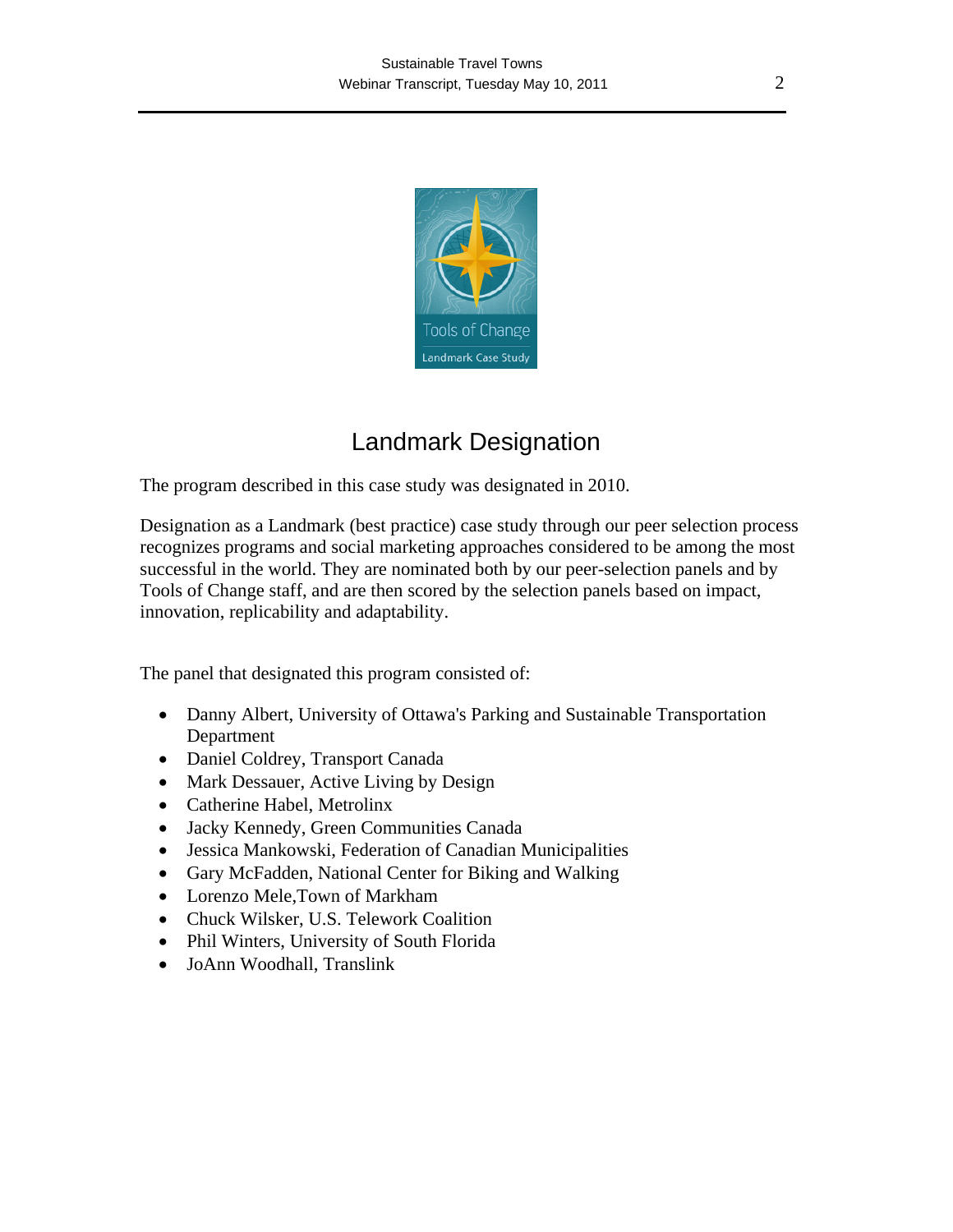*This transcript covers a webinar held on Tuesday May 10, 2011. Additional materials about Sustainable Travel Towns can be found at http://www.toolsofchange.com/en/case-studies/detail/644/*

#### **Introduction by Jay Kassirer, Culbridge Marketing and Communications and Tools of Change.**

Welcome to today's webinar. We're quite excited to have Joe Finlay with us to give us an indication of what they've been doing with their Sustainable Travel Towns program.

Today's webinar is the second of our two *Landmark* transportation case studies designated this season. Our *Landmark* designation highlights social marketing programs and approaches considered to be among the most successful worldwide.

*Landmark* case studies are rated by a peer selection panel based on impact, innovation, replicability, and adaptability, and you can see the panel members listed on page 2 of this transcript. We thank them very much for helping us find and select these case studies. The reasons the panel rated this program highly are that is very well researched, it's on a large scale, there's a good integration of activities, and excellent evaluation, including benchmarking against national trends. The cost per vehicle per kilometer traveled was only 3.6 pence, which made it very cost effective. You can multiply by 1.6 to get the rough estimate in Canadian or U.S. pennies.

The panel also wanted to know a little bit more about some things, and Joe is going to cover them today. How did they target their specific audiences? What was happening in Darlington that led to such a large change in cycling? What lessons did they learn from their program? What I suggest you look for as we go through today's webinar, first of all, is the approach that they're taking to workplace, school, and personal travel planning. Some of you in North America will be familiar with the individualized planning approach and the Safe Routes to School approach. In this case, they're looking at a similar kind of personal travel planning at workplaces, schools, and in the home.

In terms of the tools of change that we talk about, there's building motivation over time, like through their loyalty scheme. There's a lot of norm appeal, overcoming specific barriers, and communicating with vivid personalized empowering communication.

Joe Finlay has been at the Department for Transport in the U.K. since 2007, working on sustainable travel policy and climate change strategy. During this time, he managed the three sustainable travel town projects that are the subject of today's webinar. Joe has held posts at a number of other U.K. government bodies, predominantly on matters of environmental protection and sustainable development. He is based in London.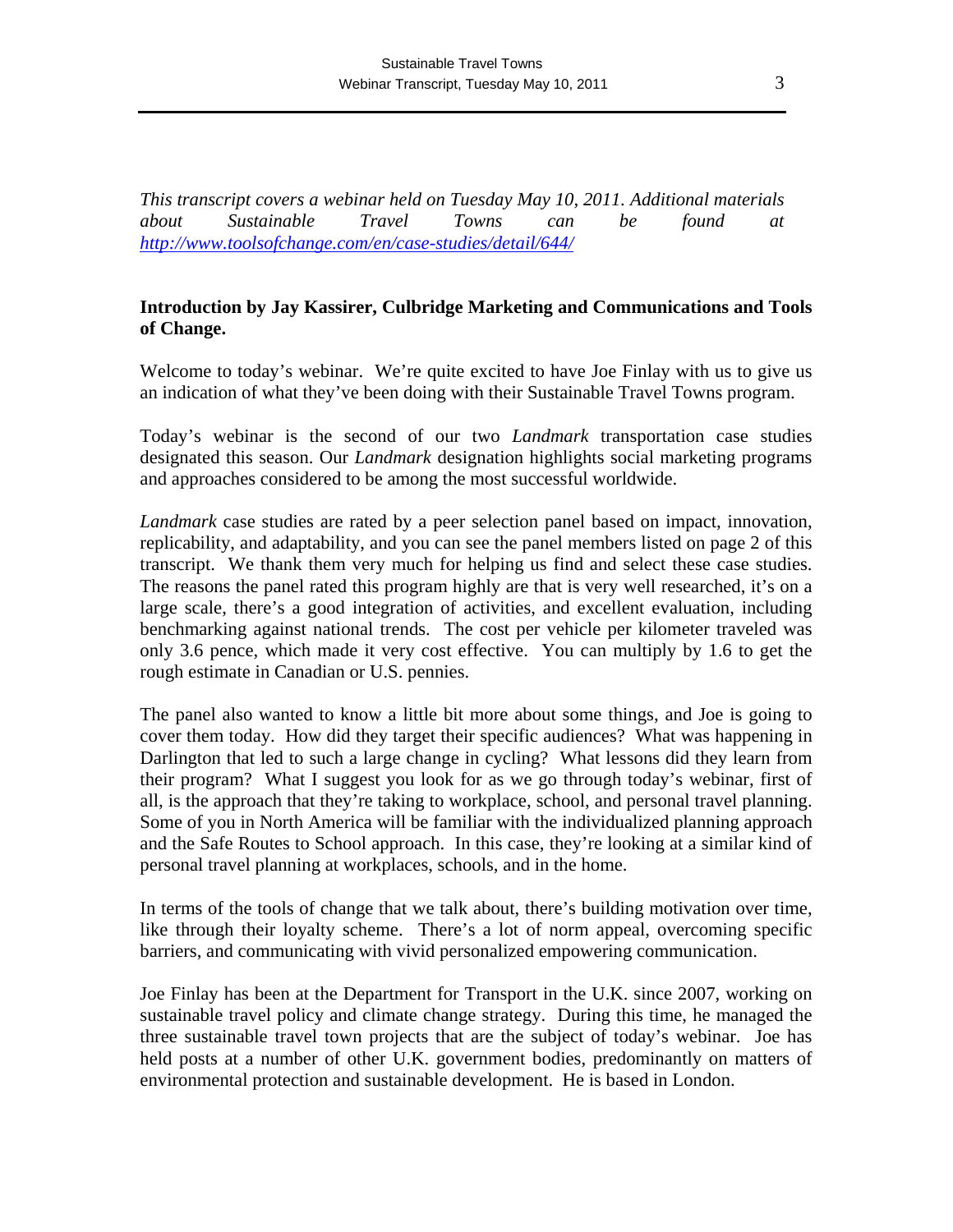#### **Joe Finlay, Department for Transport, London, England**

I'm Joe Finlay from the sustainable travel team here in the Department for Transport in London. We are at a national level, working on a number of projects to support more sustainable modes of travel within local areas. Much of the delivery is done by our local authority partners, which are similar to towns or municipalities in North America.

I'll run through some of the main points about what the sustainable travel town partakes, where, why we did them, what we think we got out of them, and what we think they're going to mean for the future.

Some things that are already happening here rely quite heavily on what we've done in the past. For any of you who may have looked over some of the work we've done, you'll see that this is quite a large topic and quite a bit of information has come out of it. I'm not going to try and cover all of it because I would bore you all to death. If I don't cover something that you are specifically interested in, I'm more than happy to talk about it during the question period. I can also cover specific things later on (Jay has links to the various documentation produced).

These projects ran from 2004 to 2009. They're essentially large-scale testing of a concept. They also covered two administrations here in the U.K. In 2010, we had a change of government, so many of the initial motivations of the project were from that earlier government. In some cases, a very different objective. However, one good thing about these projects is they've shown that many of the results are relevant to lots of different objectives and on different viewpoints about transport.

Many of the lessons we learned have moved forward into the new administration's thinking. It's also worth noting that the concept of using certain behavior change tools to try and change the way people travel wasn't invented by us. Projects like this, i.e., influencing behaviour using information marketing and travel planning, has been tried earlier in other parts of the U.K. and around the world. What we tried to do from the start, and as we looked at the evaluation, was to look at it as scientifically as we possibly could and get as big a demonstration going as we could at the time. But it started with a study in 2004.

How many of you have heard of the phrase "smarter choices?" [Participants answered] It doesn't look like many of you have heard of that. That phrase has been used quite a bit in this country because we did an initial piece of research looking at some of these examples in other countries where behavior change had been used. This study took those and tried to guess the potential that might be out there for bringing benefits. It was originally going to be called something like "soft measures," but the minister in charge at the time was so horrified by something so wishy-washy sounding that he demand it be called something different and the slightly confusing "smarter choices" came out of that. It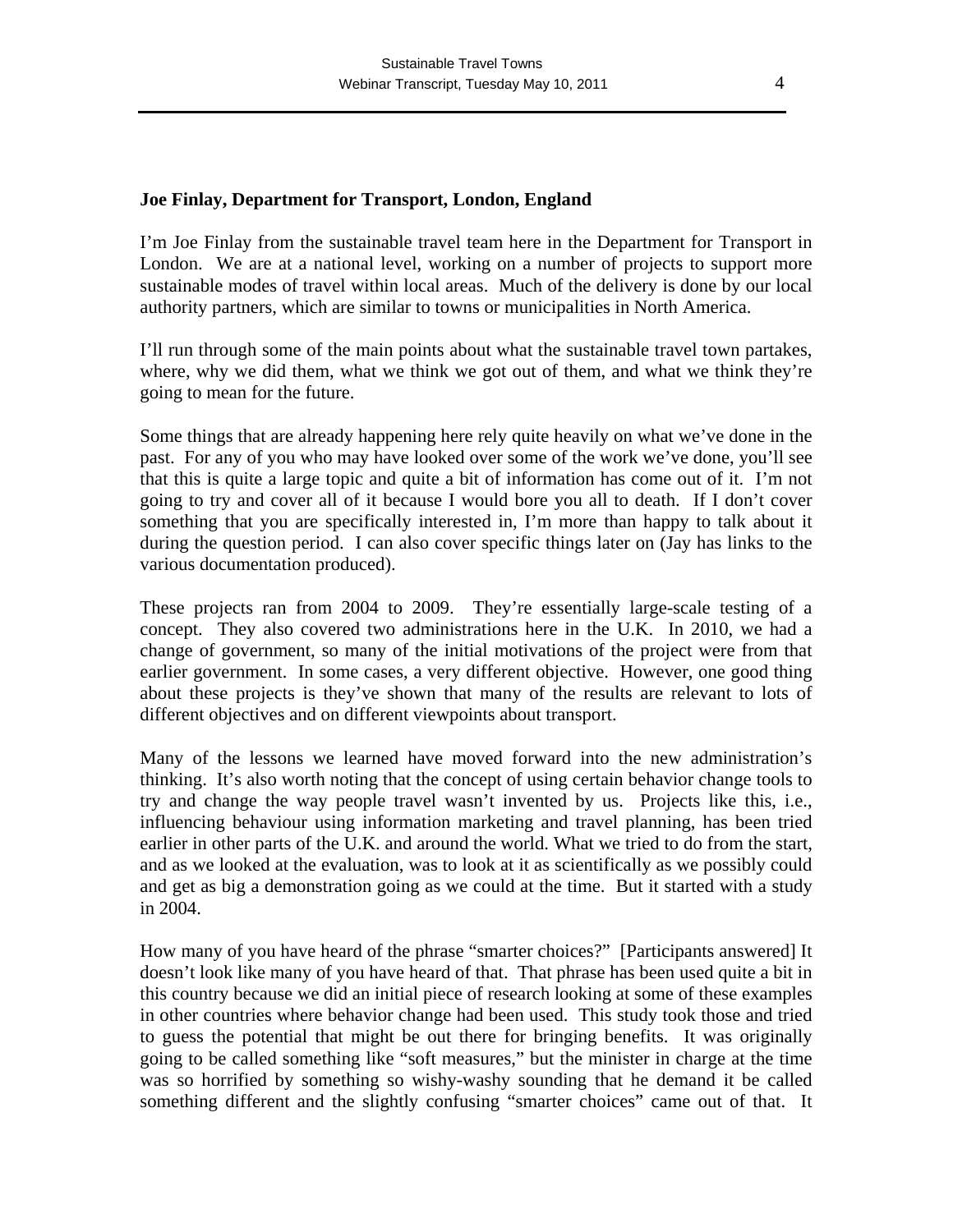means the same thing as sustainable travel, voluntary travel behavior change, better use, and other phrases like that used. Once the study was completed, it was clear there was some potential based on these previous projects and we decided to test it out in specific towns with a level of investment that wasn't normally be given to these sorts of things.

All of the measures described are ones that local authorities themselves always have the option to invest in with their own funding. We wanted to incentivize them to do it in quite an intense way and across the whole town. We made £10M available over those five years, plus anything that they wanted to put in to try and test some of them out. We had a competition and three towns (Worcester, Peterborough, and Darlington) were chosen to be our "guinea pigs." Does anybody have any experience of these three towns? [Participants answered]

All of these towns had a specific reason going for it and all of them had their own characteristics. That becomes quite important for them later on when we're looking at what they actually managed to get out of it. The programs that they put forward were very similar because they were looking at the set of measures, which I'll come to in a minute. In fact, that was looked at in the original research. So although they're quite similar, the approaches to implementing those measures were quite different. Darlington, for example, was looking for a way to deal with development around its edge, so economic development was a priority for them, but also a number of health challenges within the borough itself as well.

Peterborough is an excellent town to drive around in. It's a relatively new town and quite unusual in British towns in that it has quite a large road capacity. Worcester is slightly different in that it is quite a traditional town with narrow streets. They had a real challenge with traffic congestion in the centre. It has a broader layout more suitable to the 18<sup>th</sup> Century than the  $20^{th}$ . I mentioned earlier, the resources we put in. Of the £10M, Worcester put forth about five million—that came out to about £10 per head, per year.

That doesn't sound like very much, but it was actually a lot more than had ever been invested in these sorts of measures before. Quite a bit of staff time went into it as well, which was quite important. I found working with the team that they tended to be very well motivated, very excited about what they were doing, and this was an important factor in all of it. If you want to imagine the starting point for this, it was money specifically available to invest in these programs, plus the staff that wanted to do it and a specific team with that as an objective. In putting together their programs, there were some very clear, shared elements in all of them.

[Slide] As you can see from the pictures there, all three towns developed a clear brand identity. The thinking behind this was to ensure that there was a recognizable thread running through the different measures taken. It also allowed the development of specific marketing and loyalty schemes. Worcester didn't do that specifically, but that left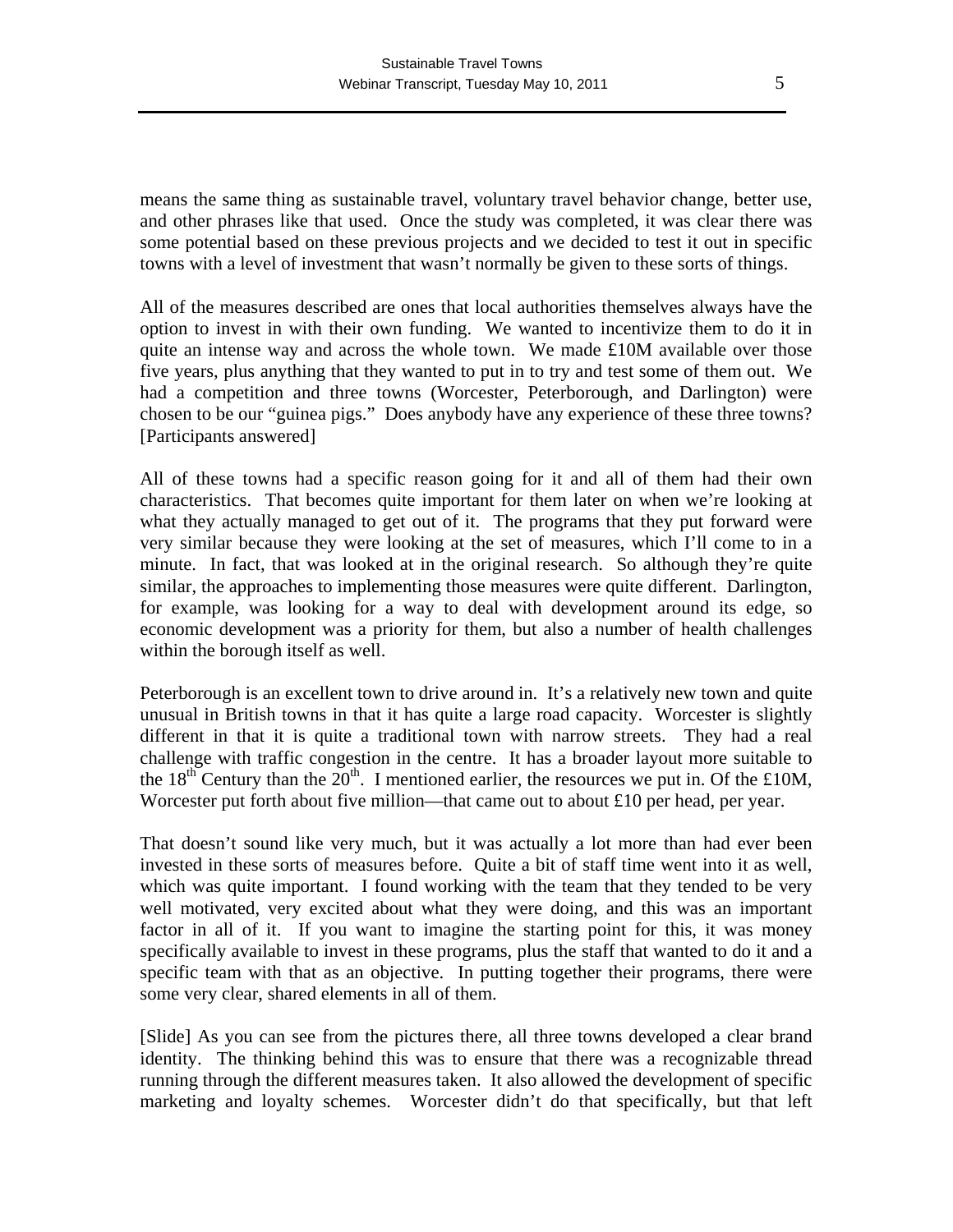Darlington and Peterborough. That actually built up quite quickly in the first couple of years. They used some incentivizing, for example, money off travel and so on, but it was more a way of getting information to people.

For example, if you were in Darlington at the time, you would find the locomotion branding on bus stops, other sources of information, and other key transport hubs. Of the measures that were used, there were lots of little things done to gradually try and influence the way people traveled within the towns themselves. These fell into some broad areas: information, public transport information marketing, planning, and workplace travel planning. Now, what actually underpinned that was a variable in each place. For example, Darlington very heavily promoted cycling and walking. In fact, at the same time as they were doing the sustainable travel town project, they were also a cycling demonstration town (still linked with the Department of Transport, just with a slight different emphasis). They invested heavily in cycling infrastructure, cycle training, and they also pedestrianized their town centre, which was quite a bold move, and made quite a bit of difference to the town itself. You'll see when we get to the results how that had quite a market impact.

In other towns, they focused more on other elements. For example, Peterborough, focused much more heavily on public transport information. They built a strong information hub around their bus station. We'll come back to that once we get to the results.

One thing all the towns did was personalized travel planning. Has anybody come across personalized travel planning where whole towns have been personally approached for information on how they travel? [Participants answered] Essentially, personalized travel planning was done in all the towns and in Darlington it was done for every household. Peterborough and Worcester approached a large number of their households. The way it worked was that someone came to your door, asked if you were willing to talk about how you travel, and, if you were interested, there were a number of stages that could then happen. The person could be just given information, or could be given an in-depth travel audit where advice on travel opportunities was made available. As you can imagine, that's quite labor intensive but it also provides a very good opportunity for collecting information from people.

Travel planning was important for us for two reasons. The personalized travel planning forms the basis of our evaluation, so we were able to interview people. It was also one of the major lessons around targeting as well. It is quite labor intensive and costly to visit everybody's house in a given town. That's an important lesson when designing new programs, which I'll come to at the end.

[Slide] The yellow quadrant shown here, that's the personalized travel planning. This is actually measured in an amount of investment and you can see that a lot of the money in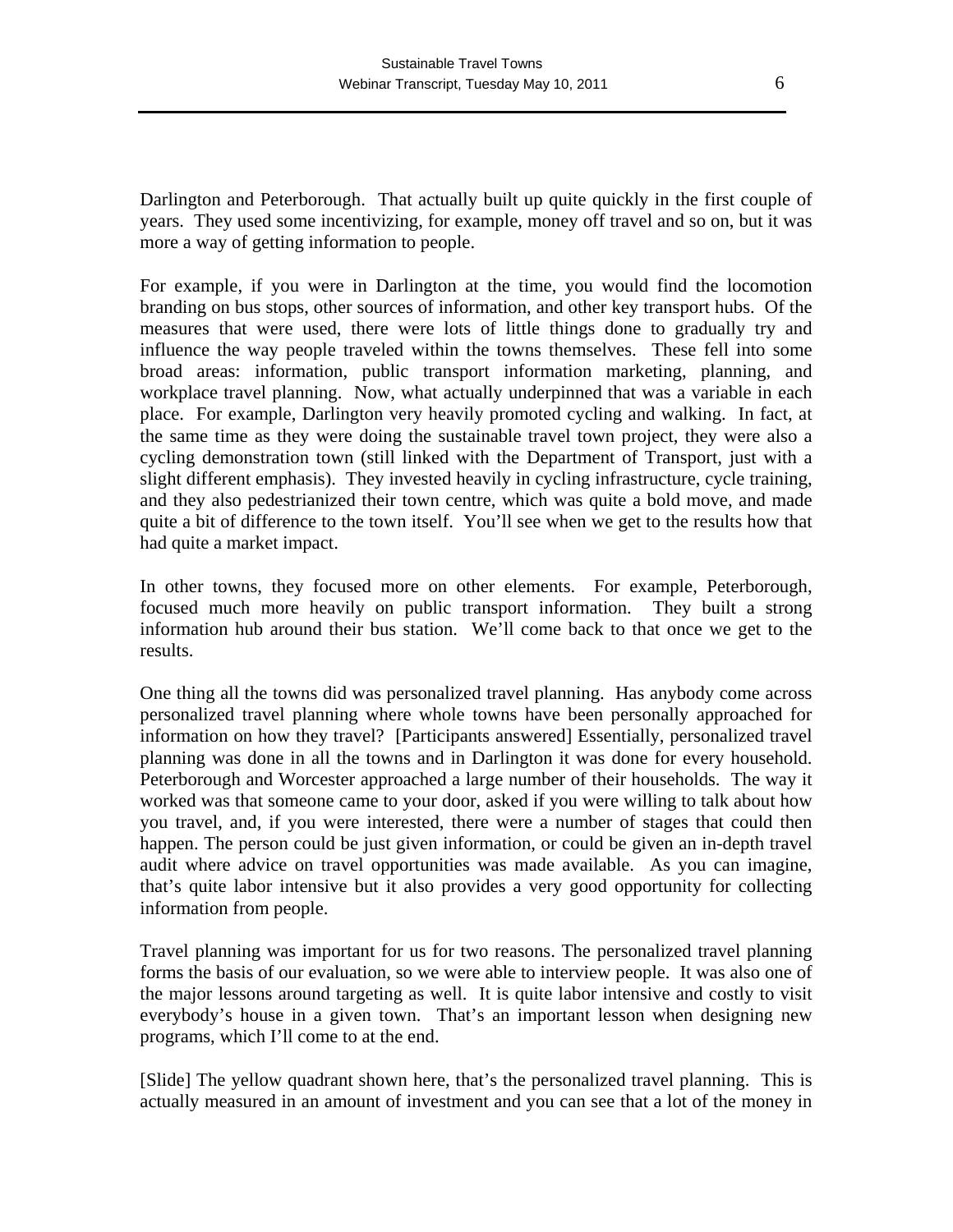each place went that way. Under Worcester you'll see a blue sector. That was a car club where the population could join a club and access shared cars. This was the only varied measure and only Worcester did it. It was also the only one that didn't really work. That doesn't necessarily mean that car clubs don't work, but I think it showed that it was quite location specific.

Most of these measures carried on throughout the four or five years of the project. The personalized travel planning was done in phases over that time. We took surveys at the start, in the middle, and at the end to gauge travel behavior in the populations we talked to.

I'll quickly run through the overall results. [Slide] These are the averages at the end of the program. These are all percentage changes in that particular mode rather than percentage point changes. Based on that average, it turned out just as we wanted it to. Car trips were down.

Some remained because it was through reducing car trips that we hoped to get the health, environmental, and congestion benefits. Bus trips, cycle trips, and walk trips are all up. Darlington was much more successful on cycle trips than the others, but that was because they tried a lot harder on that particular mode. Peterborough had more success on bus trips and that was because they invested quite a bit in that. Darlington actually experienced difficulty with their buses, which was due to a dispute with the private operators within the town. I'll come back to that later, but that was quite important because it demonstrates the importance of relationships with the local stakeholders, whether they be public transport providers or the community itself.

The initial sources of data were the travel diaries that we did with those people that were targeted within the towns. When we came to the evaluation, we tried to supplement this by using a range of other data. For example, in the U.K. we have a national travel survey, which is a survey-based collection of data on a wider scale and with a slightly different questionnaire than what we used in the towns. They're not precisely comparable, but they're pretty close and it was a good way of seeing whether or not what was actually happening in those towns was typical of anywhere else. In fact, the quick changes were noticeably different in the towns, even accounting for some variation in data sources. Within the changes that happened there were different patterns and, this is quite important, how people changed their behavior because that influences some of the results that come out the other end.

Who has recently replaced a journey not just with a different mode, for example cycling instead of the car, but has actually chosen to go somewhere else than they originally intended in order to use a more sustainable mode? [Participants answered] What we found was that there was a mixture of responses from people. Perhaps the most obvious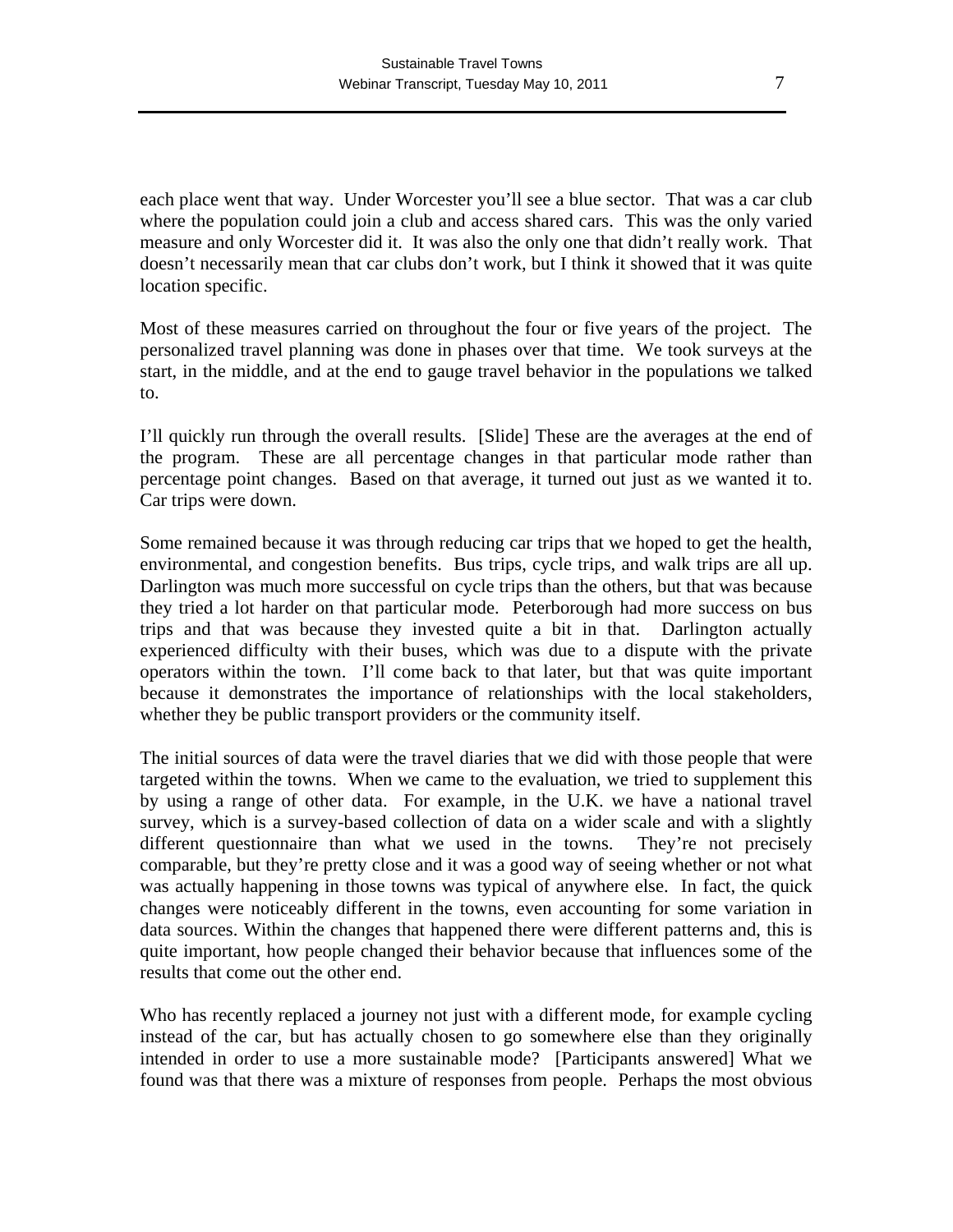one was a shift in mode, i.e., simply replacing what they would normally do with a bus, bike, or walking. That was fantastic. That's what we were looking for at the start.

What we also found with some people—and this actually opened up opportunities for longer journeys to be replaced—was that they changed the trip all together. For example, instead of going to an out of town supermarket, someone might choose to actually walk to their local shop, and that has quite a big impact on the number of kilometers taken off the road. We also found that as an element of overall trips going down, which we can't necessarily attribute directly to this process, but it was quite useful in that it made those changes not seen against a rising background. We only looked at trips of 50 kilometers or less, as these measures were all trips within the towns.

Most of the trips that we actually changed were below one kilometer, which is what you would expect with those sorts of measures with people decreasing their walking and cycling trips. However, the biggest reduction in kilometers came from trying to capture those longer trips. The behavior change that brought the most benefit was the longer trips, but naturally these types of measures were better at hitting shorter trips. Getting back to what I was saying earlier, trip substitution or destination change is very important as well as changing how people travel from the same place.

As with any behavior changes, it's interesting to know who's actually doing it. We found no big gender or age differences, although slightly older age groups showed less change. Another experience, which we've seen in other projects since, is that change of life or change of life situation seems to offer the best opportunities for change of behavior (e.g., students, the recently retired, etc.). Those who found it hardest to change were those in full-time employment as they probably have less flexibility about what they choose to do.

However, their changes in behavior patterns are often the most valuable as they are on the roads at the peak times and perhaps going the longest distances. The main impacts came from the 50 kilometer journeys, but you will actually see the most effect in numbers on those lower trips. Interesting enough, the most car drives came from leisure and shopping, which probably has important lessons for future targeting, depending on the objectives of the project in hand.

To recap on some of the lessons we learned. I can't stress enough how important it was for these projects to be locally driven, so the teams in the towns were very well motivated. They planned how they were going approach it. They knew when to target their measures. For example, where their main bus corridors were, where they might have particular populations, they may want to target for a specific reason, maybe health. Many of them had local demographic data they could use for that. All of them developed a strong brand, which was very important for a technician tying together the various measures, and for encouraging people to maintain behavior change.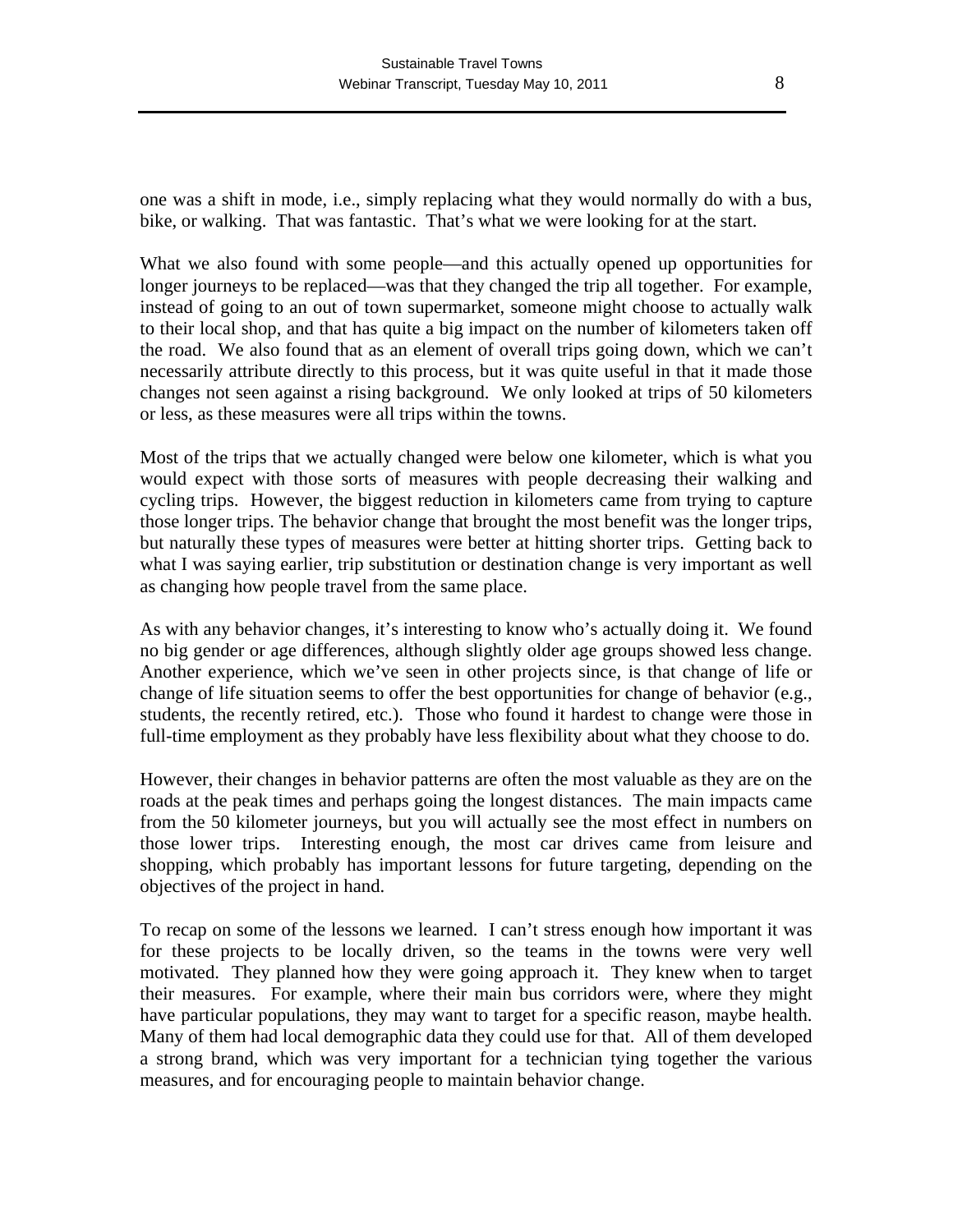Once it started, within those places, the information and the contact went right across the towns. It really did get to a lot of the population. Getting buy-in from local partners is vital. In the U.K., that particularly proved to be public transport operators, but it was also relevant for the local community itself. For example, when Darlington was

pedestrianizing its centre, it initially didn't engage with some age groups, disabled groups, other representative groups, and at first that gave them a few difficulties until they were able to make sure that it was suitable to everybody. Many of these changes had quite a rapid impact on people's behavior.

The question is always: how long does the change last? One thing that the original research was quite strong on, and was a lesson from the project and the towns, was that once behavior change starts, you need to lock in some of the complementary measures. For example, if you have reduced car trips and increased bus trips, there may be an opportunity to reallocate road space through bus lanes to try and lock some of that behavior in. The quality of service matters to people and not just particularly on public transport. The better public transport was, the more people were more likely to use it.

Many of the people that were talked to before the project started underestimated the quality of public transport and overestimated how long it would take. As I've mentioned a few times, that's where the target team is so important. Not just what they did at the start but to try and think where they might make such projects more affordable, even better value for money in the future. There is scope to being more selective. For example, the personalized travel planning that covered the whole town. That is quite labor intensive.

In the future, where this sort of thing gets repeated, you will see people using demographic data a lot more carefully to try and pick out those people most likely to change. There is quite a spectrum from the completely unwilling to change to those who have a few specific barriers that can be overcome. Also, the projects were quite innovative in that they were happy to change their tactic quite quickly as they went through in order to move with what was happening on the ground. For example, Darlington changed their brand not far into the project when they realized that it wasn't working.

These projects are very dynamic in that the teams were always looking for opportunities to improve what they were doing. I understand that there are probably lots of questions as I skimmed over some information to avoid going into too much depth.

**Jay Kassirer:** Thank you. For those of you who were expecting Emily to also be speaking about her experience with the individual travels at one of the individual travel towns, we're sorry she wasn't able to make this because of personal circumstances and we weren't able to find someone to replace her, but we have the overview and she will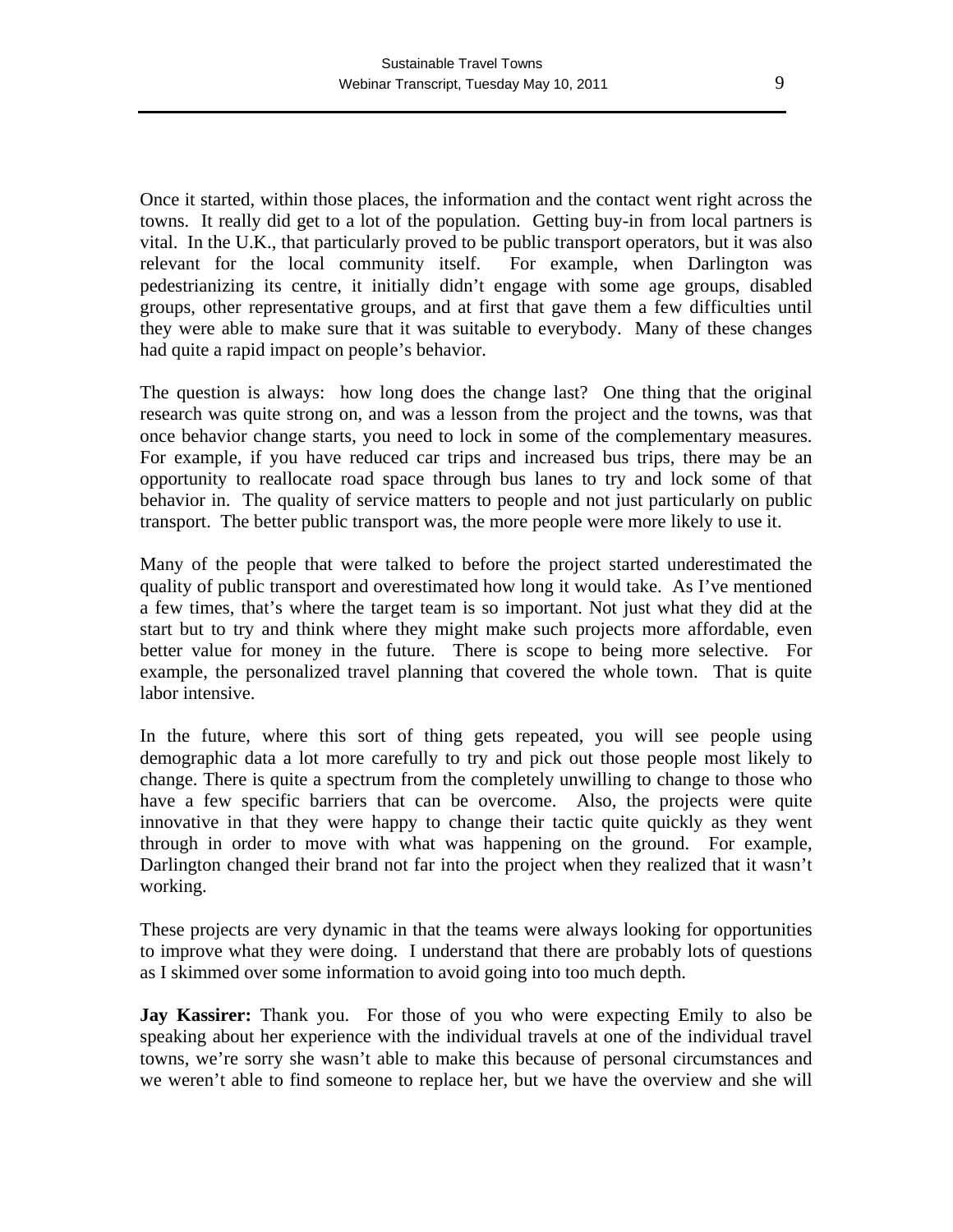take questions, after the fact, if there are questions that need to be answered by a local, on-the-ground perspective.

#### **Q&A**

Q: What's the population of each of those three towns?

A: Worcester and Darlington are about 100,000 people; Peterborough about 140,000 to 150,000. They're medium sized towns in the British context. We were quite keen at the start to have towns that were reasonably large places, large enough to have a range of different communities, population, people with different interests, different needs, and big enough economies to show what the effect might be, and hoped to follow up with testing in a large city of 700,000 to a million. In the end we weren't able to do those projects. We are hoping that through a new more general fund that we put forward this year that we will show how it works, both in much smaller places and hopefully much bigger places as well.

Q: Was the household visit preempted by any other action? Was it accompanied either before or after by any other action, like a telephone call, or a mailing?

A: I think in some cases it was. I think an attempt was made to make people aware that it was going to happen. The actual experience showed that, after the first wave, it didn't need much trailing. They called the team. Neighbors would talk to each other and people knew what was going on. That's one of the advantages of having the brand and the town-wide publicity, but after the initial strangeness of people knocking on people's doors to talk about transport, I think it became more expected. All of this was completely voluntary. If someone said no that was the end of that. If someone wanted to talk or was interested in changing their behavior, there was opportunity to provide other information, like eco-driving tips. Mailing or marketing probably helped smooth the first waves.

Q: I understand there was something that you did before they got the home visit. After those initial visits, there was no telephone call, no mailing, nothing that to promote it? Nothing in the paper?

A: There would've been information throughout the town telling people what was going on. Many households would've been contacted again if they wanted more information. In some examples, someone would've got some information through the post, they would've then got a visit, and if they were interested, they may have got another longer visit to actually talk through these things in detail. It was a process depending on how interested the person was. I have more materials available on this if people want it.

Q: To what degree did the extensive public investment leverage volunteer/community based effort?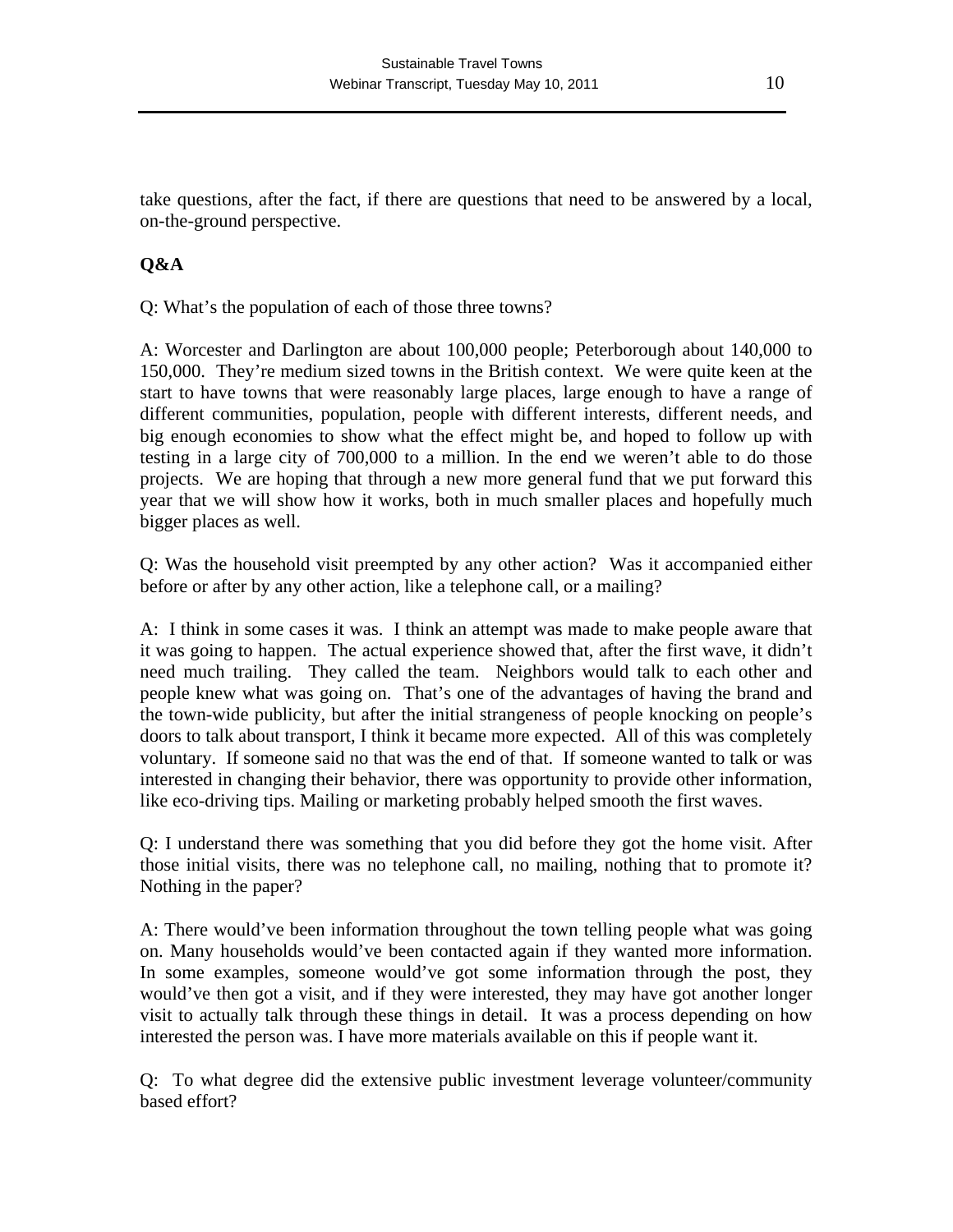A: That's a very good question because it is something that our current government, for example, is quite interested in for future projects. In the towns it was variable. But often, and this is true in Britain, there are many organizations already interested. For example, we have an organization called Bustrans that came to promote travel. We have another one called Living Streets that promotes walking and more pleasant street environments. What these sorts of investments did was give the towns more opportunities to get that "soft trend" brand of personalized travel planning into the town. They were being paid for that, but they were probably doing a lot more work and they used a lot of volunteers in what they did. Investment here brings a lot of people in to support it.

Q: Do you have the total number of trips for each town in each mode available at this point?

A: It varies. But to give you a rough idea, there were under 50 kilometers per 100 people, per day, with an average of about 300 trips. Does that make sense?

Q: In each community?

A: Per 100 people, per day. That's three trips a day per person. If you look at the evaluation, it presents the data in a number of different ways, so you get to see the differences and changes. That's really worth being clear, but in some places like Darlington, cycling trips for example started out very low. Because their percentage changes, although there was a 113% change in Darlington, that needs to be put into context that it was starting from a low base. There was a lot of behavior change. But it sounds bigger than it actually is.

Q: If a fourth town wanted to take a similar approach with only a quarter of the available funding, where would you recommend they invest to get the greatest bang for their buck, or pound in this case? What did you learn about that?

A: Actually, we are taking this approach in our funding in the future. A town that is thinking of doing one of these projects needs to think very carefully about the problem it's trying to solve. Peterborough's investment was in their bus station, so the information around that, and their work with their local bus supplier probably had a disproportionately large impact compared to some of the other things.

If you're looking how best to target with the least money, I would recommend you either go for the transport you're trying to target or try and think of it thematically. For example, instead of looking at transport corridors, you could look at people with health challenges or people who are just changing jobs or they're retired. You can do a number of things to reduce the amount you're investing across the board. I don't think anyone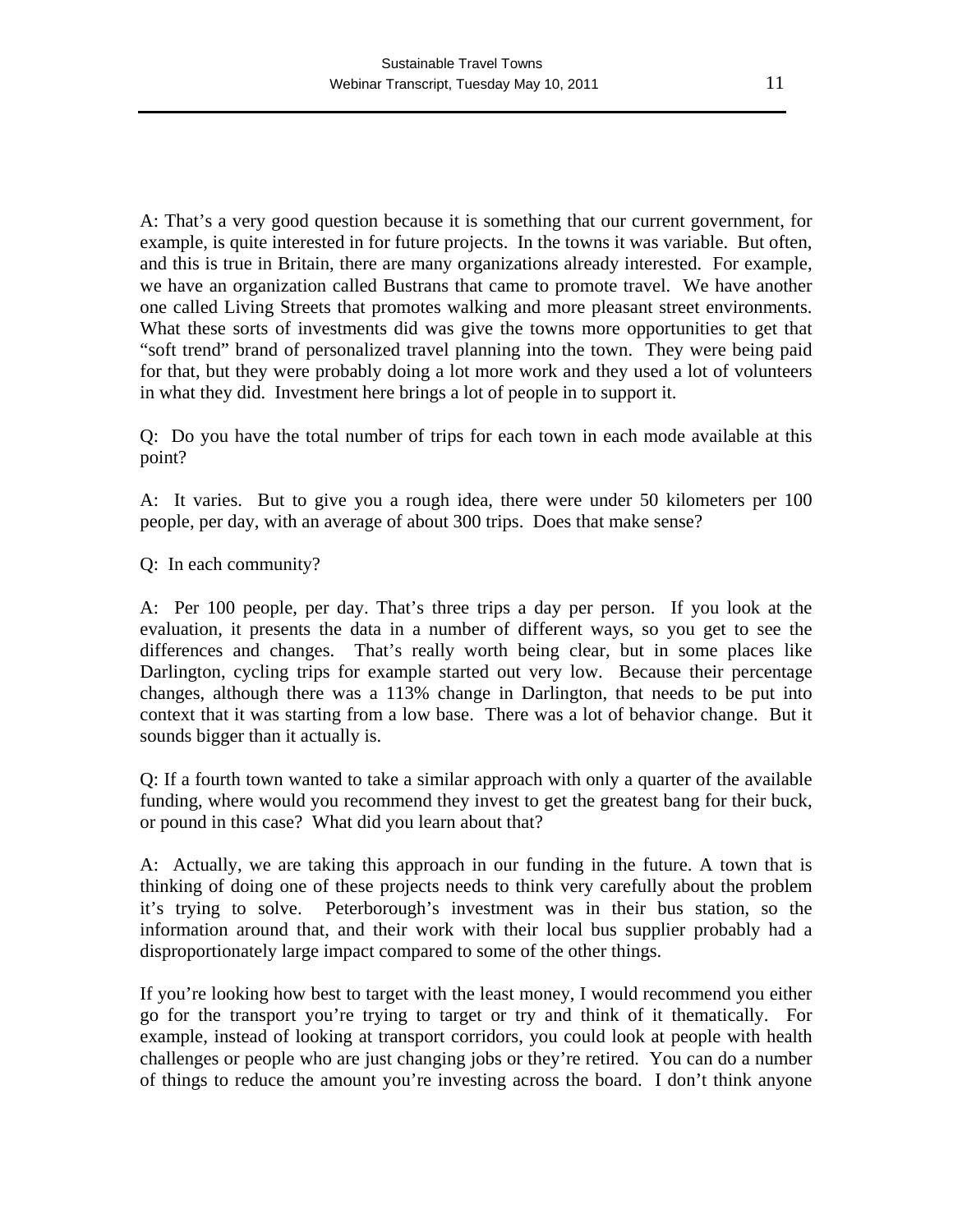would probably go for that approach again, i.e., trying to reach everybody, because there are some people who are less likely to change and value the objective less.

Q: What local partners were involved?

A: It varied quite a bit. There were the big ones that I mentioned, like public transport, they're very important. There would have been other government partners also, not just those with any authority or within the central government. There would also be health groups, and the police were often involved to help. Beyond that, as the towns learned the best way to manage it, there were often larger groups convened that brought other people in.

Darlington had a regular meeting of a larger, looser management group, which included the town, colleagues, or other party authority, often the Department of Transport, Department of Health, but also community groups, people working in voluntary work in schools, etc. Gradually it brought in a wide arrange of people. That's what's interesting about this approach—it not only influences transport outcomes, but health and environmental ones, and it generates a lot of interest in the community.

Q: You mentioned about longevity or persistence of the results that there are things that you can do to improve that. Will you be following up to confirm what happens with the persistence of these behavior changes?

A: The honest answer is that would be very difficult to do. The challenge we had with the evaluation, and often when we're talking about it, presenting the results, is that naturally with any of these towns there were lots of different things happening that could have influenced people's transport. Towards the end of the project, there was the financial crisis which led some people to actually reduce their transport anyway. Now we're able to isolate that out from the data we had. But as time goes on, it gets harder to estimate or draw direct links between those particular projects at that time.

Q: Will you be tracking for each of the communities, the levels, just to see what does happen? Even if you can't attribute it directly to the program?

A: Not centrally. As I mentioned, with the change in administration here came very a change in focus on how we look at local projects. Now, the local authorities take the lead. Central government is now trying to collect as little data as possible from local authorities and is leaving it up to those areas to decide what they collect. It's possible that Worcester, Darlington, and Peterborough will collect that information in the future, but I don't know for sure.

Q: With the six to 10 staff members that were working on this, in each town, how long roughly did it take to do all of the home visits?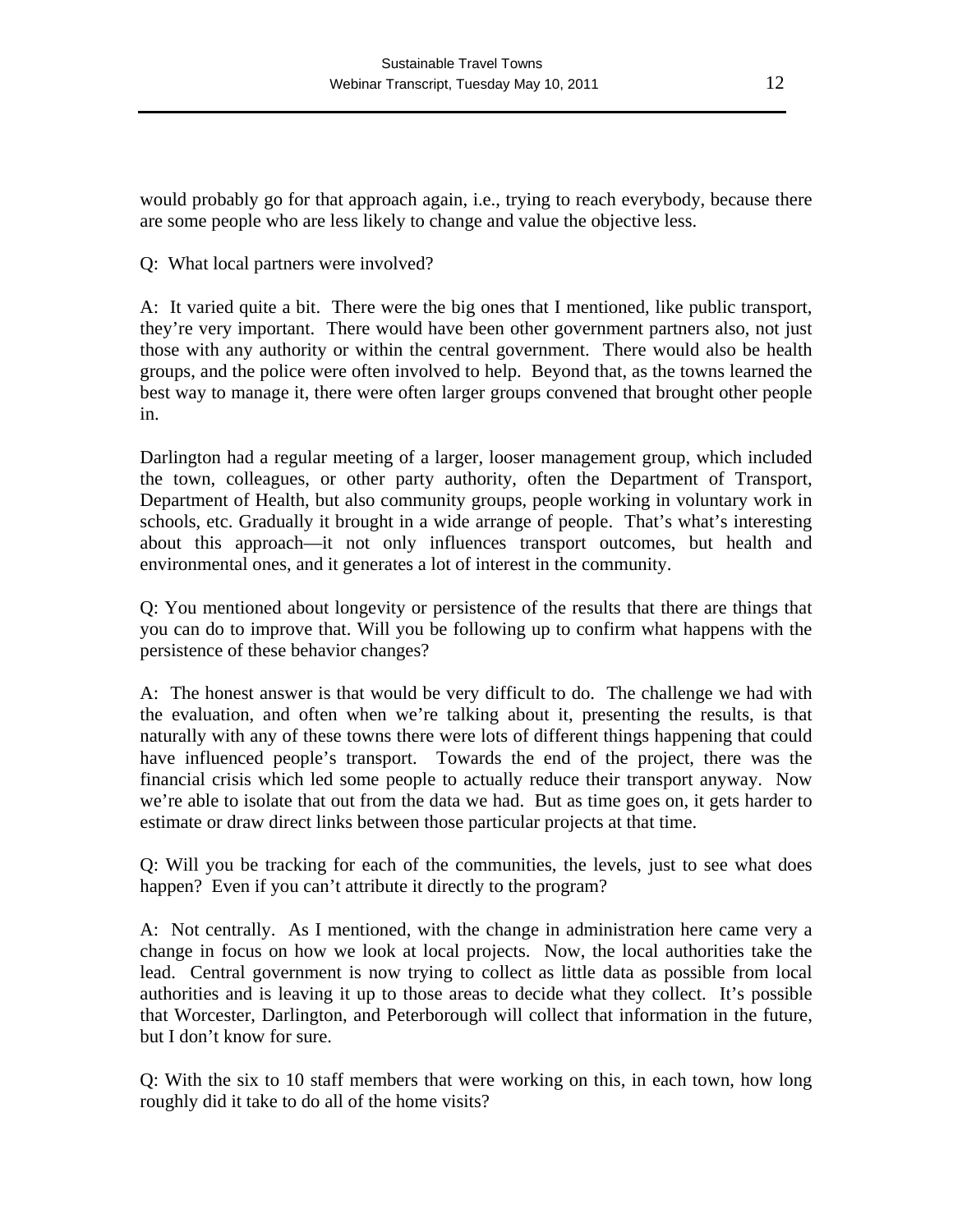A: Sorry, I think I may have confused everyone here. The six to 10 staff members worked as the central team. When it came to the personalized travel planning, that was actually done by a much larger force of advisors. In two of the towns that were supplied by Bustrans, many of them were volunteers. In Darlington it was supplied by a company called Steer Davies Gleeve. That was actually a separate workforce that was used to do it. And that's one of the reasons why that element was quite expensive.

Q: Do you have a sense of how many people and how long it took?

A: Each wave, and I think Darlington did three waves, would have taken several weeks each, if not more, and probably thirty or more people working on it.

Q: Was there any consensus on whether the investment in the individual travel planning was worth the result?

A: There's varied opinions on this. Because this is done as a package, we have tended to look at it as a whole, as a representation of what can happen if you invest time and effort in a range of different things, which might be meeting different peoples needs. Those that have invested in promoting and supplying personalized travel planning in the past have pushed that as the key element to it. It also provides the opportunity for getting feedback and direct contact from the community.

My personal opinion is that because that particular tool is quite labor intensive, and involves a fair amount of planning logistics, there are probably different ways to target it unless you feel you really do need to get to lots of people. I think it's probably something that should be used more sparingly and probably where there is a specific area of a city or town that you'd want to engage with directly. Otherwise, there's lots of ways now that you can try and work out who wants that information.

Q: What were the mode shares before and after the project for each town? Did you have a slide on that?

A: Of those 300-odd trips per 100 people I saw here earlier, about 120-130 of those have been car, so a good 40%. That was at the start and was an average for all three towns. That was as a driver. As a passenger probably about another 70. So probably two-thirds of the trip was someone either driving or being a passenger.

- Q: And how did that change?
- A: Overall, the average went down by about 10%.
- Q: Do you have that information for other modes?